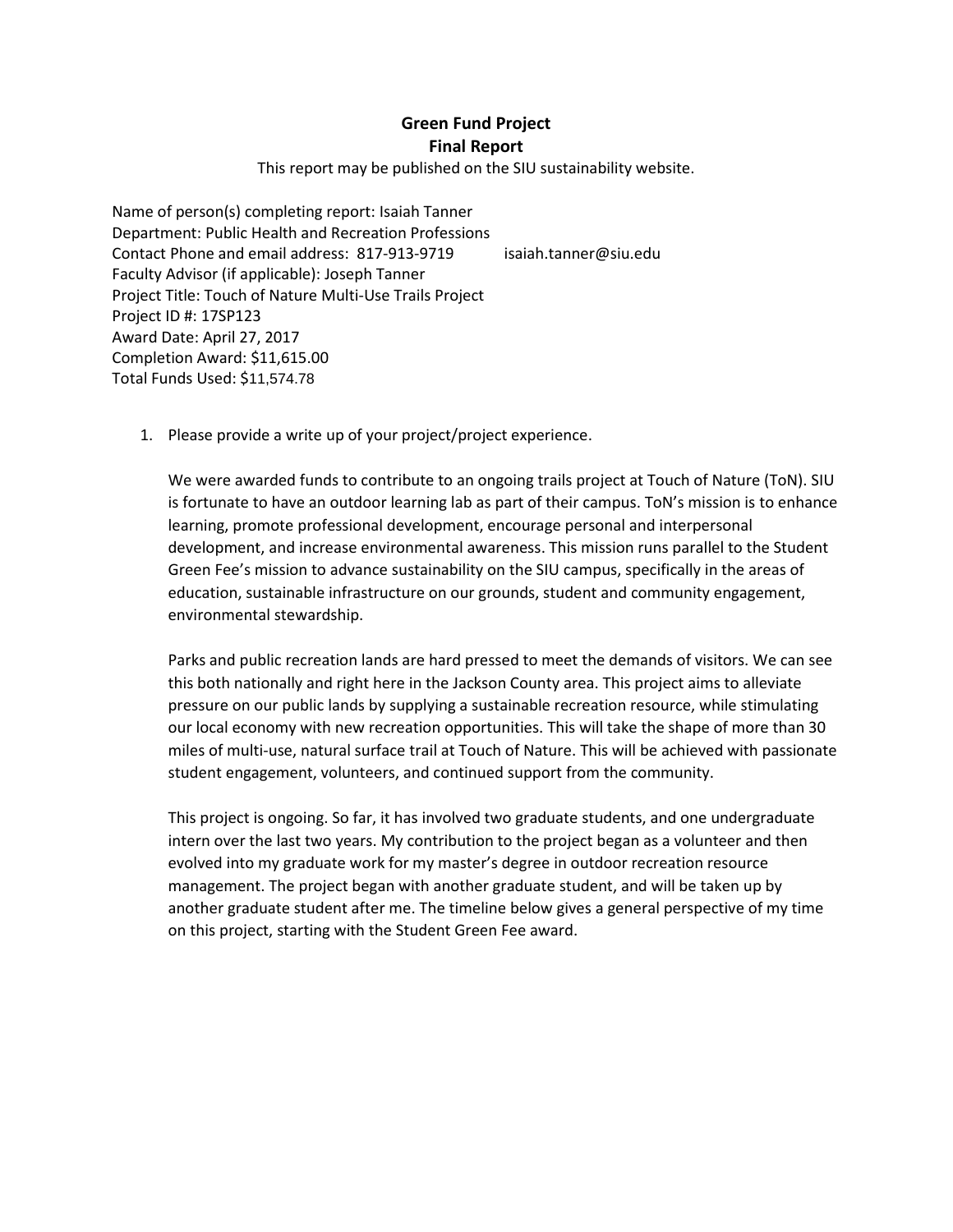

After spending several months in late 2016/early 2017 with my predecessor, we identified key components to get the project underway. To put trail on the ground we needed training for, volunteers, and we needed an archaeological survey. Training was essential to ensure the highest level of environmental ethic, and to give us the skill to build the best product within our means. The archaeological survey was necessary to ensure we did not disturb any historic sites during our development. Volunteers were and are the engine that drives this project.

The SIU Center for Archaeological Investigations conducted the archaeological survey. We incorporated student volunteers for cost reduction and to provide an additional learning opportunity for those interested. The survey revealed nearly a dozen sites in our proposed construction area. With this data in hand, we can avoid disturbing sensitive areas. A sample map depicts the known sites below.

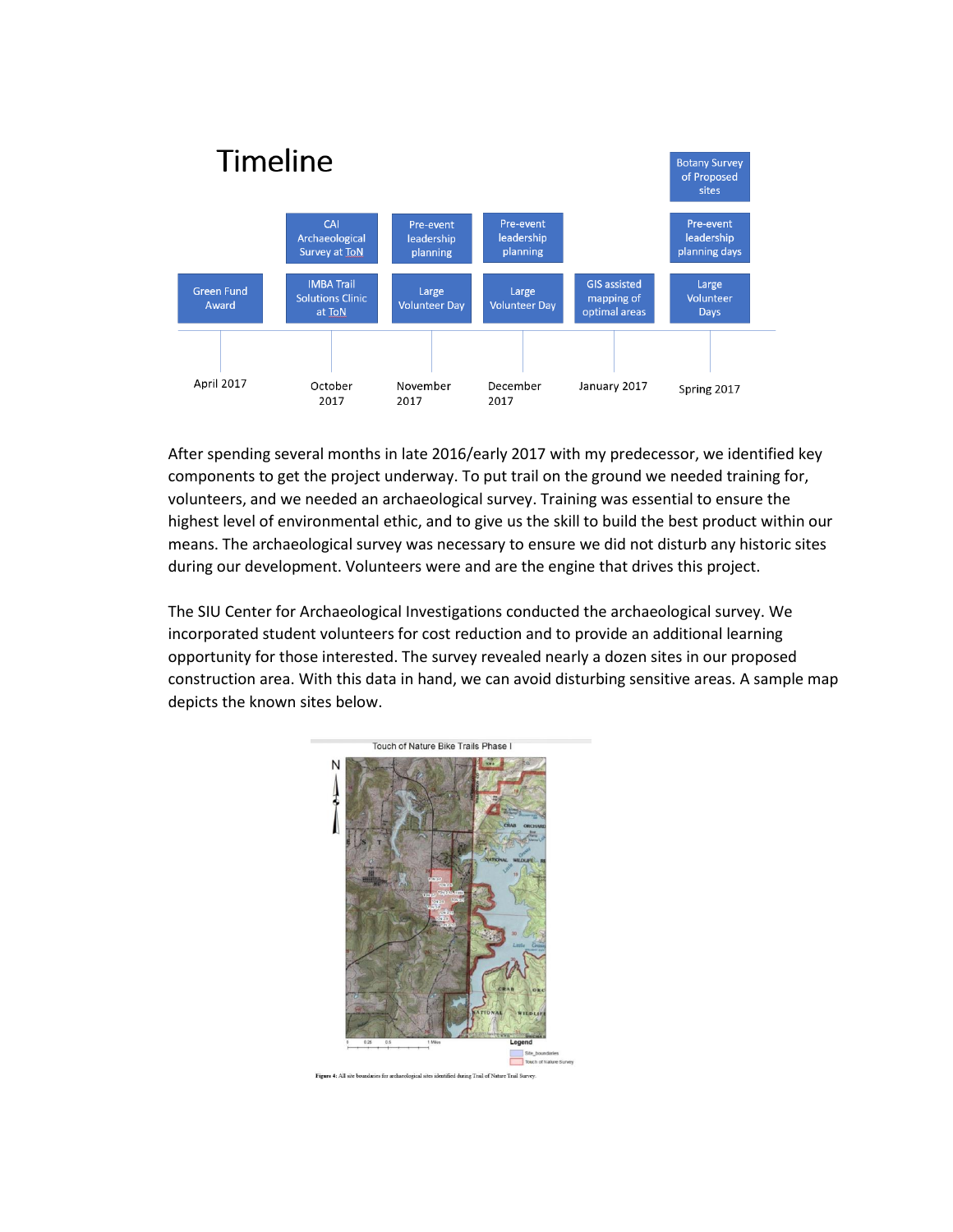As mentioned above, project work started with another graduate student in 2016. Her work involved contracting the services of the International Mountain Bike Association, a non-profit organization that works to promote trail access for mountain bikers, hikers, and other user groups. They not only develop trails systems, but provide education services as well. IMBA came to Touch of Nature to develop an initial trails plan for the location in 2016. With the funds from the Student Green Fee, we contracted IMBA staff to return for a three-day education and training session with students, ToN staff, and interested community members. We identified twelve individuals for the training and arranged for IMBA to run the training/clinic in October 2017. The training focused on technical aspects of sustainable trail building, planning for natural surface trail, and community engagement.

The training included a lecture style session for one day, and two days of training in the field. The lecture session focused on technical specifications for trail, environmental concerns, and problem-solving techniques. The field sessions applied the skills and techniques.

These two components were the building blocks for our large volunteer days. We've run five large scale build days since, as well as various small build days and intensive planning sessions with our community leader team that received IMBA Training.

My experience with this project has been overwhelmingly positive. Students and community members are willing to come out and give their time and effort to something they believe in. They are excited make Carbondale and SIU better for themselves and coming generations. I've been lucky to have the support of so many in the community and on Campus. It is safe to say this project will have life well into the foreseeable future.

2. Please provide a summary of your results (environmental, social, and/or economic) including quantifiable data as appropriate (ex. # of individuals reached, lbs. diverted from landfill, energy saved, etc.).

| Archeological Survey: | 114 Acres Surveyed for Historical Artifacts |                    |
|-----------------------|---------------------------------------------|--------------------|
| Trail Constructed: 0  | .20 miles/1050 feet                         | (as of $4/15/18$ ) |
| Volunteers engaged:   | 79                                          | (as of $4/21/18$ ) |

3. Summarize how your project promoted the Green Fee Sustainability on campus including, but not limited to, flyers created, screenshots of website, signage, etc. Please include website links, if applicable.

The project promoted the Green Fee as our source of funding, and as a cultural influence at SIU. At the beginning of our project days, we explained how the Green Fee had contributed to the project, a little about the fee itself, and gave participants opportunities to pose with the Student Green Fee sign. We promote the green fund through the project web page as well at [http://ton.siu.edu/facilities-and-services/touch-of-nature-forest/multi-use-trail-projects.php.](http://ton.siu.edu/facilities-and-services/touch-of-nature-forest/multi-use-trail-projects.php)